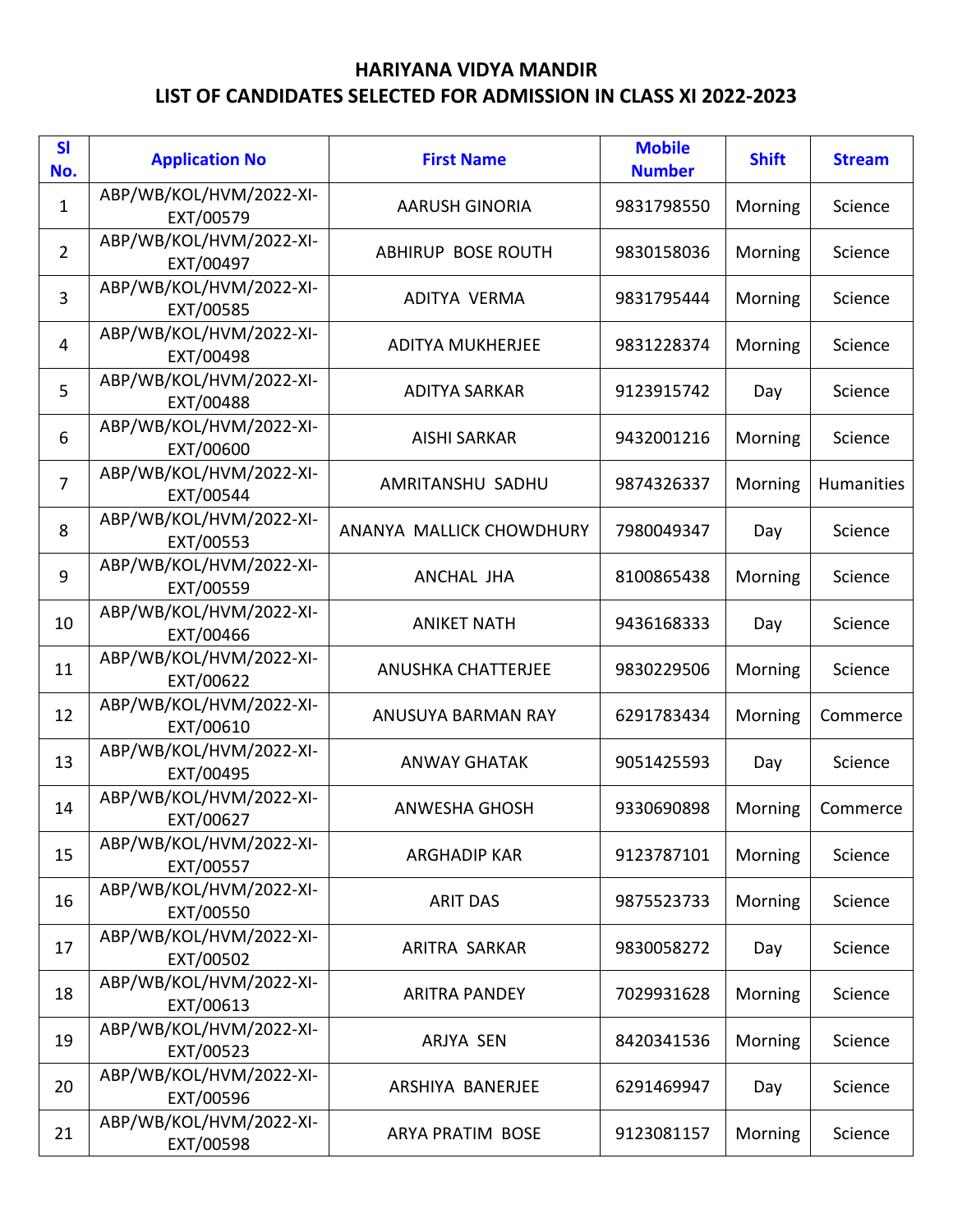| 22 | ABP/WB/KOL/HVM/2022-XI-<br>EXT/00500 | ARYAN JAISWAL                | 7439772210 | Morning | Science  |
|----|--------------------------------------|------------------------------|------------|---------|----------|
| 23 | ABP/WB/KOL/HVM/2022-XI-<br>EXT/00621 | <b>ASMIT BASAK</b>           | 7044255722 | Morning | Science  |
| 24 | ABP/WB/KOL/HVM/2022-XI-<br>EXT/00536 | <b>AVIPSA SAHA</b>           | 9883015489 | Morning | Science  |
| 25 | ABP/WB/KOL/HVM/2022-XI-<br>EXT/00576 | <b>AYUSH BISWAS</b>          | 9830171362 | Day     | Science  |
| 26 | ABP/WB/KOL/HVM/2022-XI-<br>EXT/00538 | <b>AYUSH DAS</b>             | 7044635347 | Day     | Science  |
| 27 | ABP/WB/KOL/HVM/2022-XI-<br>EXT/00607 | <b>BISWAYAN CHOWDHURY</b>    | 9836533996 | Day     | Science  |
| 28 | ABP/WB/KOL/HVM/2022-XI-<br>EXT/00572 | <b>CHIRANJEEV SHARMA</b>     | 9830158707 | Day     | Science  |
| 29 | ABP/WB/KOL/HVM/2022-XI-<br>EXT/00632 | <b>DEBOSMITA SIL</b>         | 8910617872 | Morning | Science  |
| 30 | ABP/WB/KOL/HVM/2022-XI-<br>EXT/00614 | <b>DEBRAJ MANDAL</b>         | 9433899074 | Morning | Science  |
| 31 | ABP/WB/KOL/HVM/2022-XI-<br>EXT/00584 | DEVANSHU SHARMA              | 9836924451 | Morning | Science  |
| 32 | ABP/WB/KOL/HVM/2022-XI-<br>EXT/00548 | <b>DIPRADEEP CHANDA</b>      | 9830232916 | Day     | Science  |
| 33 | ABP/WB/KOL/HVM/2022-XI-<br>EXT/00625 | <b>DWIPARNA BISWAS</b>       | 8235023760 | Morning | Science  |
| 34 | ABP/WB/KOL/HVM/2022-XI-<br>EXT/00580 | <b>GUNJAN SONI</b>           | 9123858068 | Morning | Science  |
| 35 | ABP/WB/KOL/HVM/2022-XI-<br>EXT/00573 | <b>HIMANSHU KESHRI</b>       | 9836910116 | Morning | Science  |
| 36 | ABP/WB/KOL/HVM/2022-XI-<br>EXT/00062 | <b>INDIRA MITRA</b>          | 7003261966 | Morning | Science  |
| 37 | ABP/WB/KOL/HVM/2022-XI-<br>EXT/00571 | <b>INDRASISH KRISHNA DEB</b> | 9051844494 | Morning | Science  |
| 38 | ABP/WB/KOL/HVM/2022-XI-<br>EXT/00501 | <b>IPSHA ROY</b>             | 9536272087 | Morning | Science  |
| 39 | ABP/WB/KOL/HVM/2022-XI-<br>EXT/00531 | <b>ISHAN MISHRA</b>          | 9831210759 | Morning | Science  |
| 40 | ABP/WB/KOL/HVM/2022-XI-<br>EXT/00565 | <b>ISHIKA BASU</b>           | 8017364001 | Morning | Science  |
| 41 | ABP/WB/KOL/HVM/2022-XI-<br>EXT/00161 | <b>ISHITA BASAK</b>          | 9875360840 | Morning | Science  |
| 42 | ABP/WB/KOL/HVM/2022-XI-<br>EXT/00112 | <b>JHALAK PODDAR</b>         | 8017518554 | Morning | Commerce |
| 43 | ABP/WB/KOL/HVM/2022-XI-<br>EXT/00474 | <b>KANAK GUPTA</b>           | 9681738324 | Morning | Science  |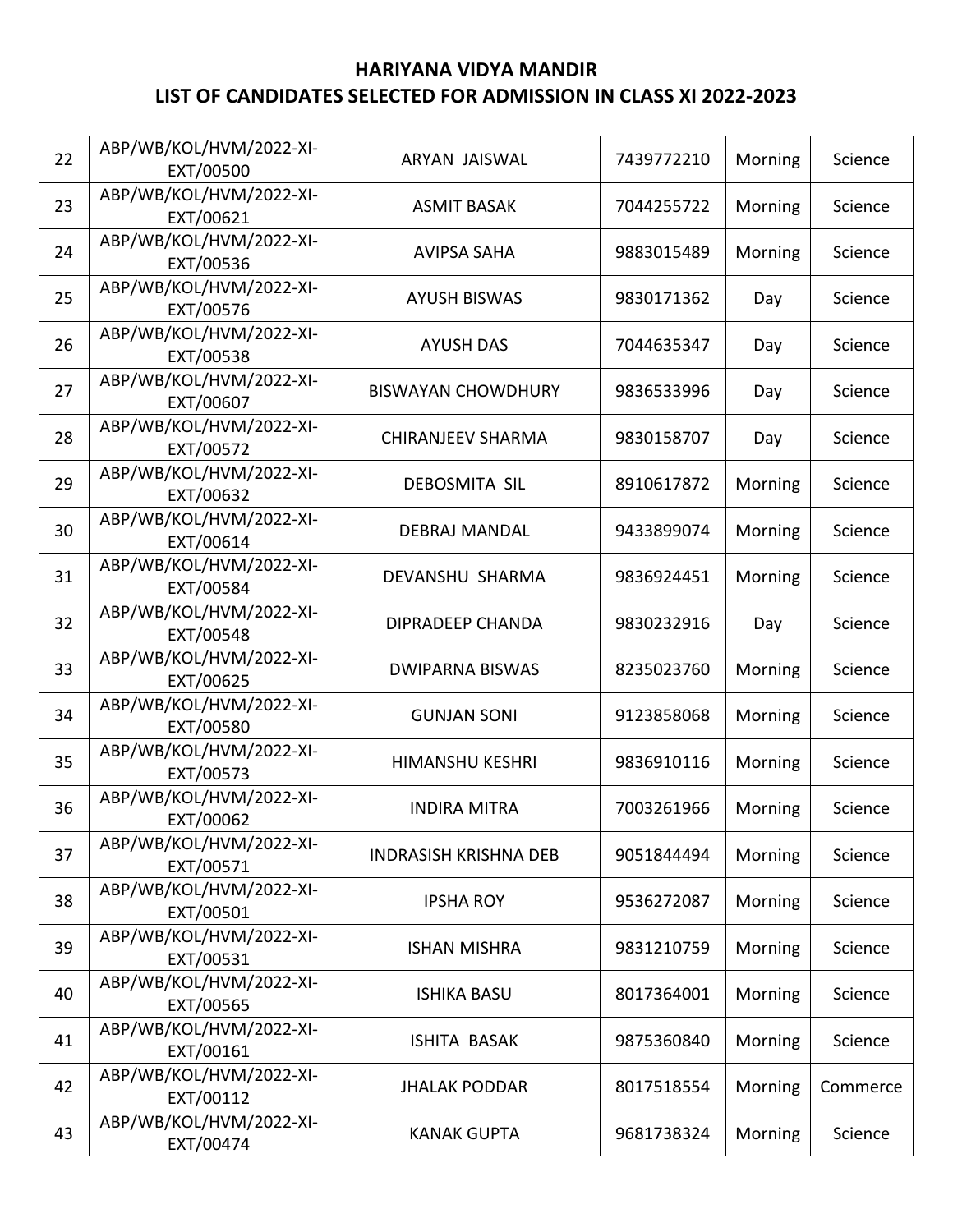| 44 | ABP/WB/KOL/HVM/2022-XI-<br>EXT/00630 | <b>MAHIKA DAS</b>         | 7980864438 | Morning | Science  |
|----|--------------------------------------|---------------------------|------------|---------|----------|
| 45 | ABP/WB/KOL/HVM/2022-XI-<br>EXT/00543 | <b>MANOZYA KASHYAP</b>    | 7488756650 | Morning | Science  |
| 46 | ABP/WB/KOL/HVM/2022-XI-<br>EXT/00461 | NAYANIKA SINHA            | 6289714824 | Morning | Science  |
| 47 | ABP/WB/KOL/HVM/2022-XI-<br>EXT/00581 | <b>NISHITA DAS</b>        | 8583964532 | Morning | Science  |
| 48 | ABP/WB/KOL/HVM/2022-XI-<br>EXT/00530 | <b>OINDRILA MUKHERJEE</b> | 9830689264 | Morning | Science  |
| 49 | ABP/WB/KOL/HVM/2022-XI-<br>EXT/00629 | PAMELA LAHA               | 9903615623 | Morning | Science  |
| 50 | ABP/WB/KOL/HVM/2022-XI-<br>EXT/00545 | PARIDHI LUNDIA            | 8585825617 | Morning | Science  |
| 51 | ABP/WB/KOL/HVM/2022-XI-<br>EXT/00602 | <b>PARIJAT BANERJEE</b>   | 9830037463 | Morning | Science  |
| 52 | ABP/WB/KOL/HVM/2022-XI-<br>EXT/00631 | PAROMITA SAHA             | 8910708718 | Morning | Science  |
| 53 | ABP/WB/KOL/HVM/2022-XI-<br>EXT/00542 | <b>PINAK DHAR</b>         | 7501102754 | Morning | Science  |
| 54 | ABP/WB/KOL/HVM/2022-XI-<br>EXT/00486 | <b>PRAGATI SINGH</b>      | 7980959483 | Morning | Commerce |
| 55 | ABP/WB/KOL/HVM/2022-XI-<br>EXT/00510 | <b>PRAJESH KUNDU</b>      | 9674313039 | Morning | Science  |
| 56 | ABP/WB/KOL/HVM/2022-XI-<br>EXT/00467 | PRAKHAR JAISWAL           | 9433400203 | Morning | Science  |
| 57 | ABP/WB/KOL/HVM/2022-XI-<br>EXT/00578 | <b>PRANAY BAHETI</b>      | 7980174789 | Morning | Science  |
| 58 | ABP/WB/KOL/HVM/2022-XI-<br>EXT/00456 | PRATYUSH CHAKRABORTY      | 9830889604 | Morning | Science  |
| 59 | ABP/WB/KOL/HVM/2022-XI-<br>EXT/00569 | PRITAM MONDAL             | 8240126206 | Day     | Commerce |
| 60 | ABP/WB/KOL/HVM/2022-XI-<br>EXT/00558 | <b>RACHISHNU PAUL</b>     | 8013411185 | Morning | Science  |
| 61 | ABP/WB/KOL/HVM/2022-XI-<br>EXT/00549 | RAJDEEP BHANJA CHOWDHURY  | 9836919187 | Day     | Science  |
| 62 | ABP/WB/KOL/HVM/2022-XI-<br>EXT/00592 | RAUNAK AGARWAL            | 7003350812 | Morning | Science  |
| 63 | ABP/WB/KOL/HVM/2022-XI-<br>EXT/00560 | <b>RIYA LODH</b>          | 8584850111 | Morning | Science  |
| 64 | ABP/WB/KOL/HVM/2022-XI-<br>EXT/00520 | <b>ROHAK PAUL</b>         | 7506721356 | Morning | Science  |
| 65 | ABP/WB/KOL/HVM/2022-XI-<br>EXT/00489 | ROSHNI BANDYOPADHYAY      | 9062629010 | Morning | Science  |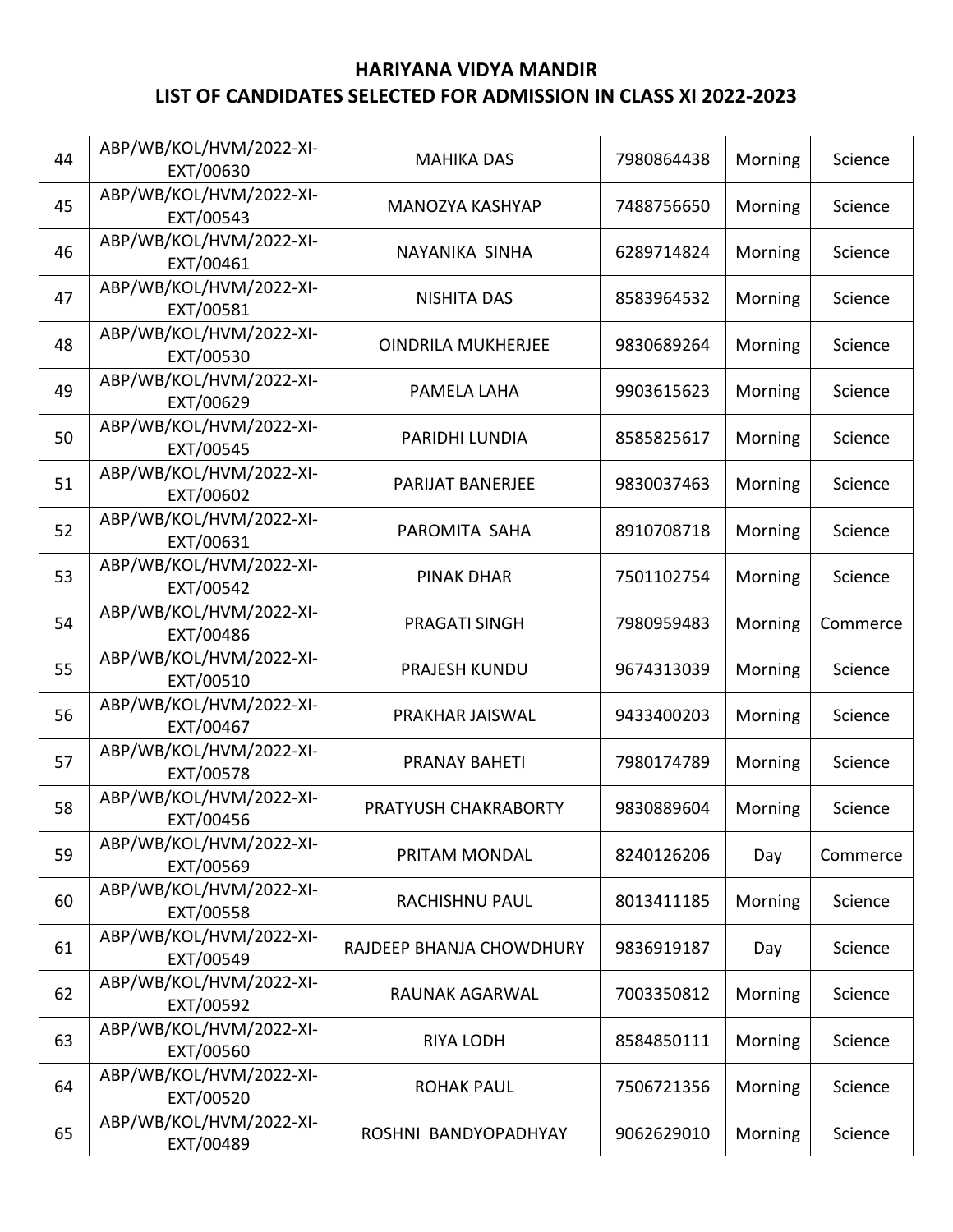| 66 | ABP/WB/KOL/HVM/2022-XI-<br>EXT/00516 | ROUHIN DUTTA MANTRANI     | 9836715853 | Day     | Science  |
|----|--------------------------------------|---------------------------|------------|---------|----------|
| 67 | ABP/WB/KOL/HVM/2022-XI-<br>EXT/00477 | <b>RUDRADIP HORE</b>      | 8335808053 | Morning | Science  |
| 68 | ABP/WB/KOL/HVM/2022-XI-<br>EXT/00503 | <b>RUDRANEEL BOSE</b>     | 9831030947 | Morning | Science  |
| 69 | ABP/WB/KOL/HVM/2022-XI-<br>EXT/00546 | <b>SAAYON SAU</b>         | 6290277326 | Day     | Science  |
| 70 | ABP/WB/KOL/HVM/2022-XI-<br>EXT/00582 | <b>SALONI SHAH</b>        | 8981143313 | Morning | Science  |
| 71 | ABP/WB/KOL/HVM/2022-XI-<br>EXT/00589 | SAMBUDDHA DAS             | 6289392867 | Morning | Science  |
| 72 | ABP/WB/KOL/HVM/2022-XI-<br>EXT/00564 | SAMRIDDHA ADHIKARI        | 9433624928 | Morning | Science  |
| 73 | ABP/WB/KOL/HVM/2022-XI-<br>EXT/00512 | <b>SAMRIK DUTTA</b>       | 8902070500 | Morning | Science  |
| 74 | ABP/WB/KOL/HVM/2022-XI-<br>EXT/00612 | SANJHBATI SAHA            | 7278605620 | Morning | Science  |
| 75 | ABP/WB/KOL/HVM/2022-XI-<br>EXT/00460 | <b>SARTHAK BASU</b>       | 8582861516 | Morning | Science  |
| 76 | ABP/WB/KOL/HVM/2022-XI-<br>EXT/00471 | SATYAKI CHOWDHURY         | 7003714267 | Day     | Science  |
| 77 | ABP/WB/KOL/HVM/2022-XI-<br>EXT/00464 | SATYAM TIWARI             | 9831417129 | Morning | Science  |
| 78 | ABP/WB/KOL/HVM/2022-XI-<br>EXT/00570 | <b>SEEMANTAK DEY</b>      | 9836419827 | Day     | Science  |
| 79 | ABP/WB/KOL/HVM/2022-XI-<br>EXT/00490 | <b>SHAONI SATPATI</b>     | 9830832738 | Day     | Science  |
| 80 | ABP/WB/KOL/HVM/2022-XI-<br>EXT/00519 | <b>SHATARUPA MAJUMDER</b> | 8981206526 | Day     | Science  |
| 81 | ABP/WB/KOL/HVM/2022-XI-<br>EXT/00248 | <b>SHAUNAK MALLIK</b>     | 9748475335 | Morning | Science  |
| 82 | ABP/WB/KOL/HVM/2022-XI-<br>EXT/00588 | <b>SHIVAM GUPTA</b>       | 9903079710 | Morning | Science  |
| 83 | ABP/WB/KOL/HVM/2022-XI-<br>EXT/00539 | SHREYA DAS                | 7980328167 | Morning | Science  |
| 84 | ABP/WB/KOL/HVM/2022-XI-<br>EXT/00561 | SHRIPARNO SARKAR          | 8981840370 | Morning | Science  |
| 85 | ABP/WB/KOL/HVM/2022-XI-<br>EXT/00419 | <b>SHRISTI GUPTA</b>      | 9830347995 | Morning | Science  |
| 86 | ABP/WB/KOL/HVM/2022-XI-<br>EXT/00511 | <b>SHRUTI BHALOTIA</b>    | 9830906886 | Morning | Commerce |
| 87 | ABP/WB/KOL/HVM/2022-XI-<br>EXT/00534 | <b>SHUBHRANSHU ROY</b>    | 6291989519 | Morning | Commerce |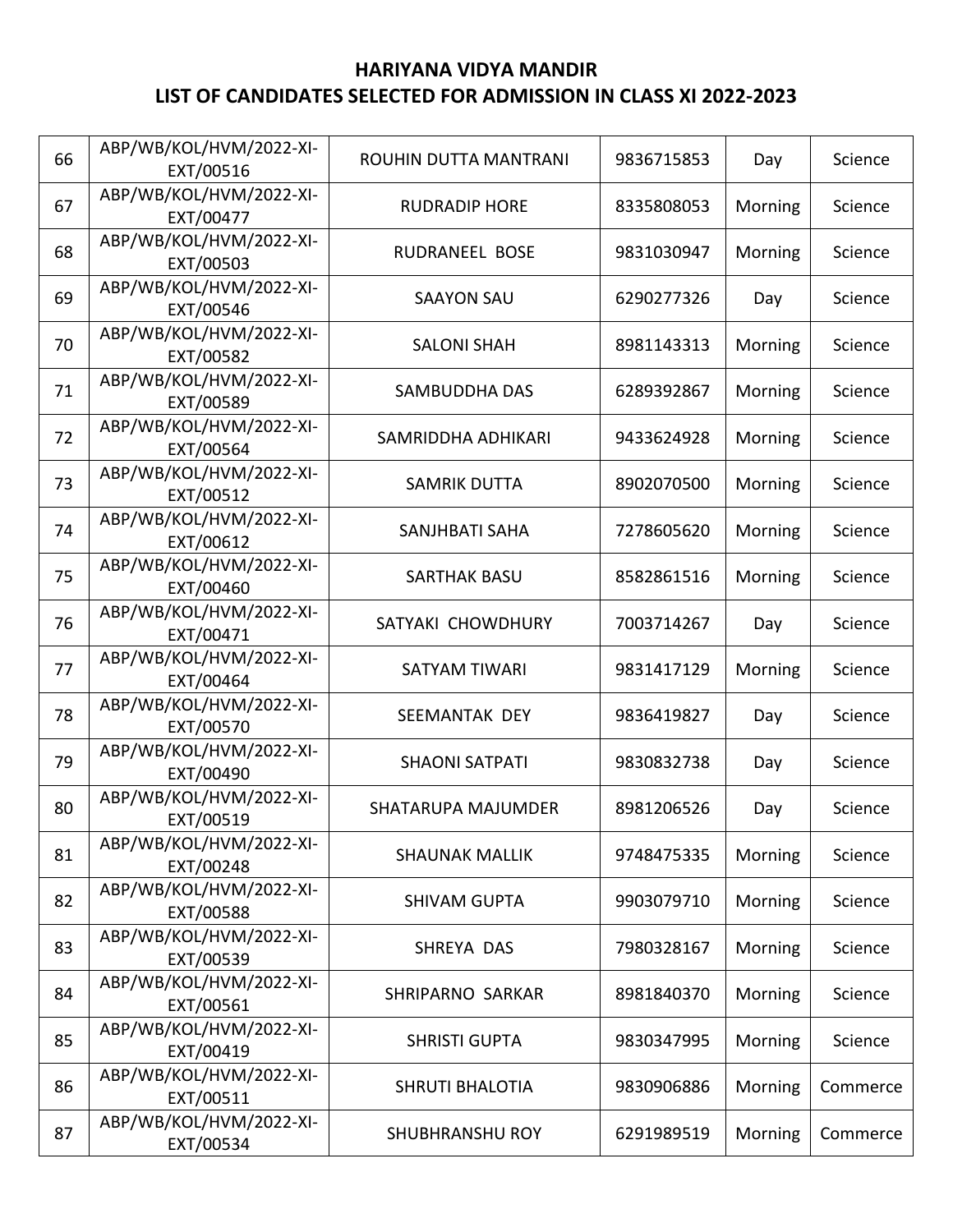| 88  | ABP/WB/KOL/HVM/2022-XI-<br>EXT/00568 | SHUVAM BHATTACHARYA        | 9831306076 | Morning | Science    |
|-----|--------------------------------------|----------------------------|------------|---------|------------|
| 89  | ABP/WB/KOL/HVM/2022-XI-<br>EXT/00359 | <b>SIMRAN SEN</b>          | 9051224416 | Morning | Science    |
| 90  | ABP/WB/KOL/HVM/2022-XI-<br>EXT/00540 | <b>SINCHAN GHOSH</b>       | 9836078116 | Day     | Science    |
| 91  | ABP/WB/KOL/HVM/2022-XI-<br>EXT/00513 | <b>SNEHA DESAI</b>         | 9088572307 | Morning | Science    |
| 92  | ABP/WB/KOL/HVM/2022-XI-<br>EXT/00465 | <b>SOHAM DAS</b>           | 8777040562 | Morning | Science    |
| 93  | ABP/WB/KOL/HVM/2022-XI-<br>EXT/00606 | SOHAN BHATTACHARYA         | 9432092334 | Morning | Science    |
| 94  | ABP/WB/KOL/HVM/2022-XI-<br>EXT/00624 | SOHINI BANDYOPADHYAY       | 7439497413 | Morning | Science    |
| 95  | ABP/WB/KOL/HVM/2022-XI-<br>EXT/00595 | <b>SOUJANYA DEB</b>        | 8017077720 | Morning | Science    |
| 96  | ABP/WB/KOL/HVM/2022-XI-<br>EXT/00563 | SOUMOSREE DEY              | 8240802379 | Day     | Science    |
| 97  | ABP/WB/KOL/HVM/2022-XI-<br>EXT/00601 | <b>SOUMYADEEP BOSE</b>     | 9830691872 | Morning | Science    |
| 98  | ABP/WB/KOL/HVM/2022-XI-<br>EXT/00577 | SOUMYODIPTA SAHA           | 9830842767 | Day     | Science    |
| 99  | ABP/WB/KOL/HVM/2022-XI-<br>EXT/00527 | <b>SOUNAK PODDAR</b>       | 9830866243 | Morning | Science    |
| 100 | ABP/WB/KOL/HVM/2022-XI-<br>EXT/00478 | <b>SREEJEETA ROY</b>       | 9007917580 | Morning | Science    |
| 101 | ABP/WB/KOL/HVM/2022-XI-<br>EXT/00604 | <b>SREEJIT BANERJEE</b>    | 9674294025 | Day     | Science    |
| 102 | ABP/WB/KOL/HVM/2022-XI-<br>EXT/00043 | <b>SREYASHI ROY</b>        | 9073174309 | Day     | Science    |
| 103 | ABP/WB/KOL/HVM/2022-XI-<br>EXT/00617 | <b>SRIJAN CHATTERJEE</b>   | 9830222940 | Day     | Science    |
| 104 | ABP/WB/KOL/HVM/2022-XI-<br>EXT/00605 | <b>SRIJANI GHOSH</b>       | 7980950710 | Day     | Science    |
| 105 | ABP/WB/KOL/HVM/2022-XI-<br>EXT/00506 | <b>SRINJAN SENGUPTA</b>    | 9434910547 | Day     | Science    |
| 106 | ABP/WB/KOL/HVM/2022-XI-<br>EXT/00487 | <b>SUBHANKIT CHOUDHURY</b> | 9051076324 | Morning | Science    |
| 107 | ABP/WB/KOL/HVM/2022-XI-<br>EXT/00485 | SUBHRODEEP MAJUMDER        | 9830880649 | Morning | Science    |
| 108 | ABP/WB/KOL/HVM/2022-XI-<br>EXT/00626 | SUCHISMITA SAMANTA         | 9073979812 | Day     | Science    |
| 109 | ABP/WB/KOL/HVM/2022-XI-<br>EXT/00462 | <b>SWARNALI BASU</b>       | 9883079659 | Day     | Humanities |